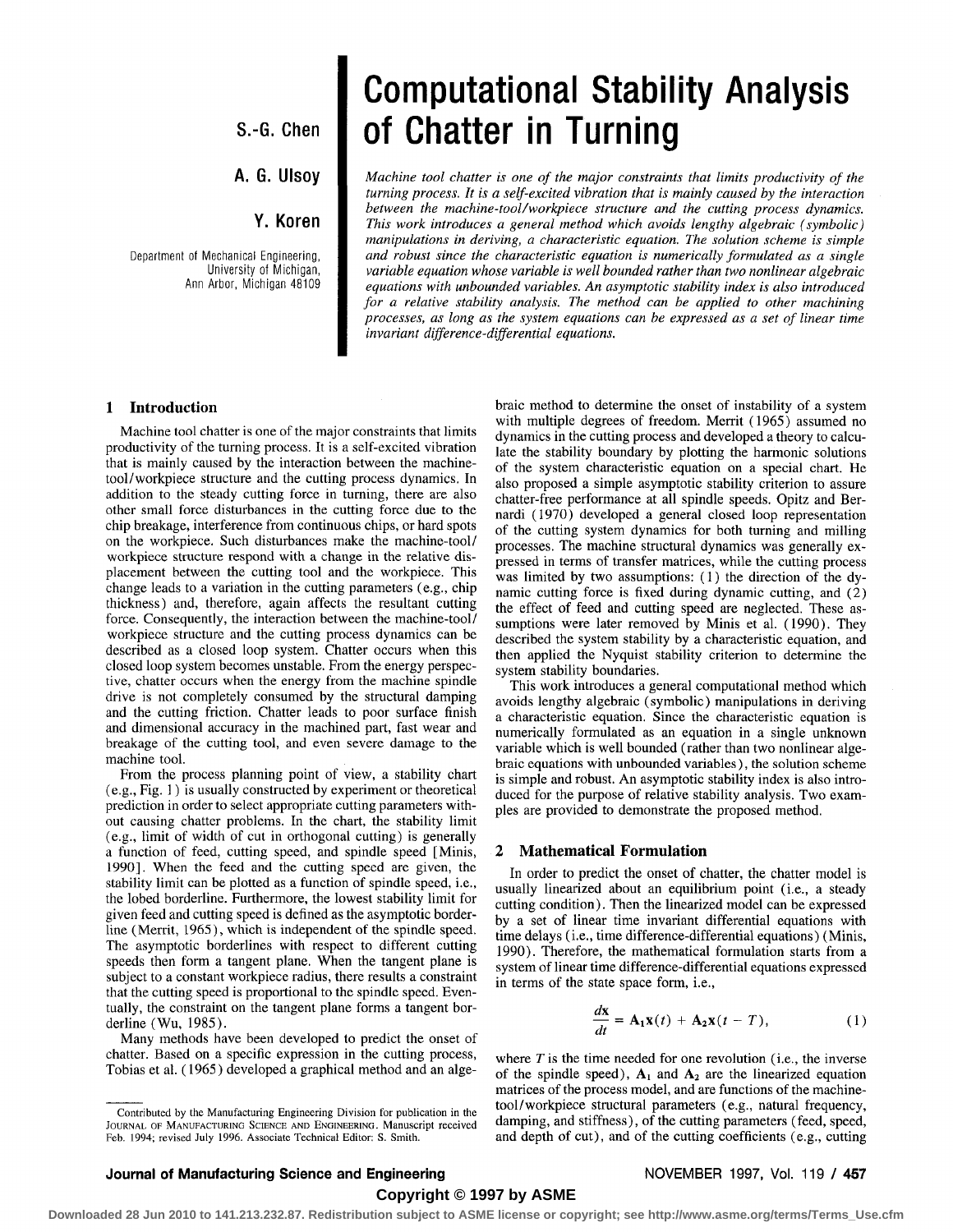

**Fig. 1 Typical stability chart for 1-DOF models in orthogonal cutting** 

stiffness). Now, based on Eq. (1), new algorithms are proposed to calculate the stability boundary and also to provide an asymptotic stability index for relative stability analysis. Instead of solving two simultaneous nonlinear algebraic equations as in previous studies [Chiriacescu, 1990], the stability chart is constructed by solving one single-variable equation whose variable is well bounded. First assume a sinusoidal solution for Eq. (1). For a nontrivial solution, one obtains

$$
\det\left(\omega j\mathbf{I} - \mathbf{A}_1 - e^{-T\omega j}\mathbf{A}_2\right) = 0\tag{2}
$$

Equation (2) is defined as the characteristic equation of Eq. (1) and is usually used for calculating the stability boundaries. In fact, Eq. (2) is given in an alternative form in many previous works. With further symbolic manipulations, the characteristic equation has been used for chatter prediction by applying the Nyquist stability criterion (Minis, 1990). However, in order to avoid unnecessary symbolic manipulations, Eq. (2) is utilized here without any further symbolic manipulation. Since the term  $e^{-T\omega j}$  in Eq. (2) is of unit magnitude, the following definition is given:

#### *Definition 1*

 $2\pi(m + v) = T\omega$ , where *m* is a natural number, and the variable *v* is well bounded, i.e.,  $0 \le v \le 1$ .

After replacing the term  $T\omega$  with  $2\pi$  ( $m + v$ ), the unbounded variable  $T$  in Eq. (2) can be replaced by a well bounded variable *v.* That is,

$$
\det \left( \omega j\mathbf{I} - \mathbf{A}_{e}(v) \right) = 0, \quad 0 \le v < 1,\tag{3}
$$

where  $A_e(v) = A_1 + e^{-2\pi v} A_2$ , and  $\omega$  is the chatter frequency.

Traditionally Eq. (3) is solved by taking both the real and imaginary parts to be zero, i.e., by solving two nonlinear simultaneous equations with respect to two independent variables  $\omega$ and v (Chiriacescu, 1990). However, since  $\omega$  is not well bounded, care must be taken to define the appropriate domain of  $\omega$  in searching for numerical solutions. The chatter frequency  $\omega$  is closely related to the system's fundamental vibration modes. Therefore, the appropriate selection of the domain of  $\omega$ is a case-by-case problem. In order to avoid such a drawback, a different approach is proposed. Consider the following equation:

$$
\det\left(\lambda \mathbf{I} - \mathbf{A}_{e}(v)\right) = 0, \quad 0 \le v < 1,\tag{4}
$$

where  $\lambda$  is a complex variable. Note that  $\lambda$  does not have to be a purely imaginary number. For a given parameter *v,* solving for the variable  $\lambda$  is equivalent to solving for the eigenvalues of the matrix  $A_e(v)$ . When the solution  $\lambda$  is located on the positive imaginary axis, the magnitude of  $\lambda$  and its corresponding *v* become a solution of Eq. (3). This motivates the proposed new scheme for stability analysis. The main idea of the proposed algorithm is to look for all the v's in  $0 \le v < 1$  that induce eigenvalue(s) on the positive imaginary axis for  $A_e(v)$ . First, in order to detect if  $\lambda$  is an imaginary number, a function of  $\nu$ , gap(v), is defined to be the real part of the eigenvalue of  $A_e(v)$ that has the shortest distance to the imaginary axis, i.e.,

#### *Definition 2*

gap (v) =  $\min_{\lambda_i}(|\text{Re}(\lambda_i)|)$ , where  $\lambda_i$ 's are all the eigenvalues of  $A_e(v)$ .

Therefore, if gap( $v$ ) is zero for a specified  $v, A_e(v)$  has imaginary eigenvalue $(s)$ , and vice versa. It is also claimed that all the v's in  $0 \le v \le 1$  leading to eigenvalue(s) on the positive imaginary axis in  $A_e(v)$  can be determined by all the v's in 0  $\leq v \leq 0.5$  leading to imaginary eigenvalue(s) in  $A_e(v)$ . Since the scalar  $e^{-2\pi v}$  is the complex conjugate of  $e^{-2\pi (1-v)}$ , the matrix  $A_e(v)$  is, by definition, a complex conjugate of  $A_e(1$ *v*). For each *v* in  $0.5 \le v \le 1$  that leads to eigenvalue(s) on the positive imaginary axis in  $A<sub>e</sub>(v)$ , there is a corresponding  $w (=1 - v)$  in  $0 < w \le 0.5$  that leads to eigenvalue(s) on the negative imaginary axis in  $A_e(w)$ . In this way, the problem of solving Eq. (3) can be converted into a problem of solving a single variable equation:

$$
gap (v) = 0, \quad 0 \le v \le 0.5
$$
 (5)

After solving Eq.  $(5)$ , the solution v's obtained are used as parameters to determine the corresponding chatter frequencies and spindle speeds. The chatter frequency  $\omega$  is equivalent to the magnitude of the imaginary solution in Eq. (4), i.e.,  $Im(\lambda)'$ s. Also, by definition and from the above discussion, the spindle speed is expressed as

$$
\frac{1}{T} = \frac{\text{Im}(\lambda)}{(m+v)2\pi}, \quad \text{Im}(\lambda) \ge 0,
$$

$$
= \frac{-\text{Im}(\lambda)}{(m+1-v)2\pi}, \quad \text{Im}(\lambda) < 0.
$$
 (6)

where *m* is any natural number, and Im( $\lambda$ ) is also a function of *v.* 

## 3 Computational Stability Analysis

The proposed mathematical formulation is rather convenient for computational chatter prediction. Once the system matrices  $A_1$  and  $A_2$  are given, a computer program can take care of the rest of the tasks. Lengthy algebraic (symbolic) manipulations in deriving a characteristic equation are also avoided. In order to demonstrate the use of Eq.  $(5)$ ,  $(6)$ , two simple examples from the work of Merrit [1965] are given. The first example is a one degree-of-freedom dynamic system, and the second example is a three degree-of-freedom dynamic system. Figure 2 shows the block diagram of the chatter loop. When the dynamics of the cutting process is neglected, the structural dynamics, for one or multiple degree (s) of freedom, can be expressed in terms of the structure in Fig. 2.

In the first example,



Fig. 2 Block diagram of chatter loop [Merrit, 1965]

#### **458** / Vol. 119, NOVEMBER 1997 **Transactions of the ASME**

**Downloaded 28 Jun 2010 to 141.213.232.87. Redistribution subject to ASME license or copyright; see http://www.asme.org/terms/Terms\_Use.cfm**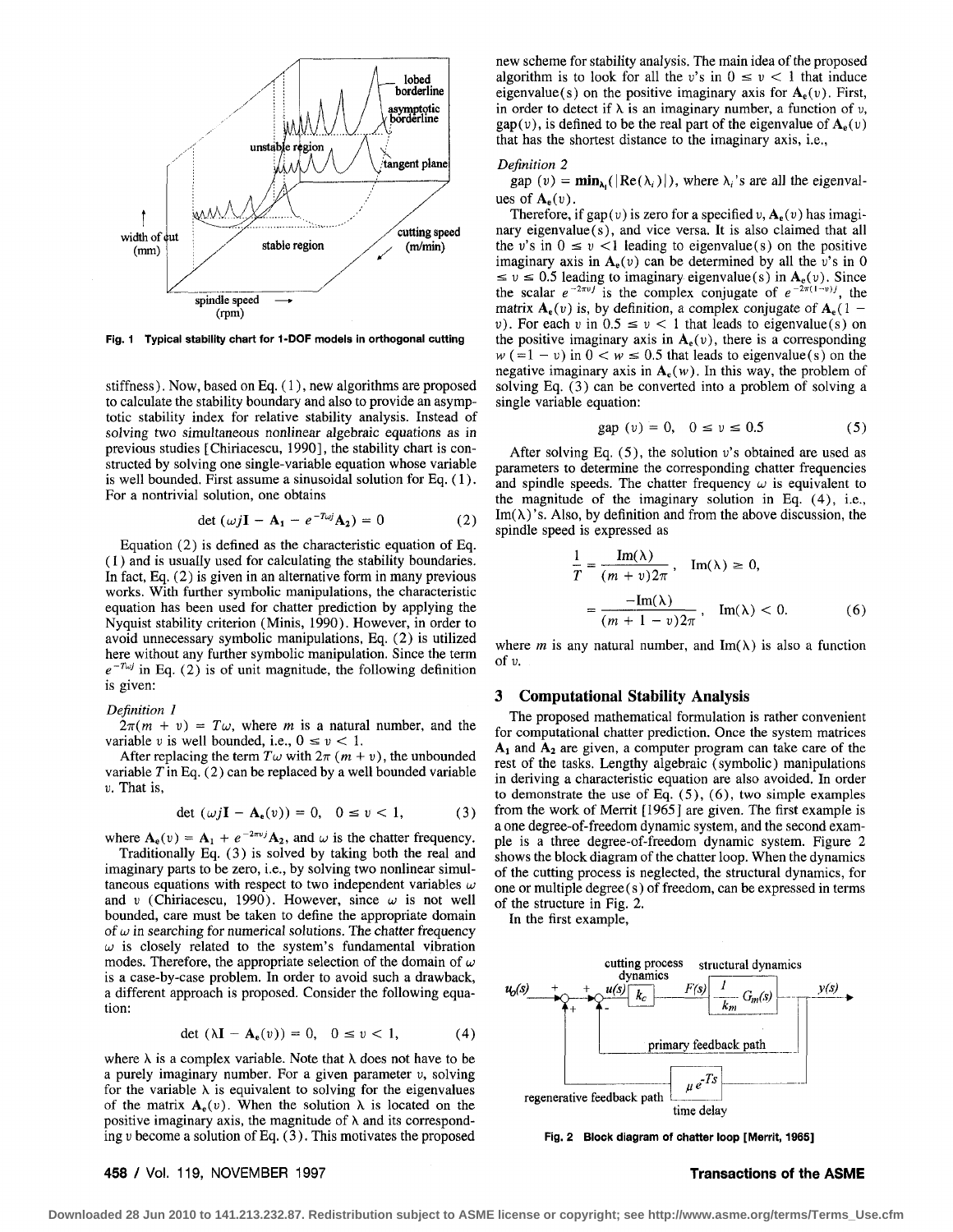

**Fig. 3 Typical sketch of the function gap(v) for one degree-of-freedom** 

$$
G_m(s) = \frac{1}{\frac{1}{\omega_n^2} s^2 + \frac{2\zeta}{\omega_n} s + 1}
$$

where

*u<sub>n</sub>*: natural frequency of structure (rad/sec),<br> $\zeta$ : damping ratio of structure, = 0.05,

damping ratio of structure,  $= 0.05$ ,

 $k_m$ : structural stiffness (N/m),

 $k_c$ : cutting stiffness (N/m),<br>*T*: time for one revolution time for one revolution (sec),

 $u:$  overlapping factor, =1.

The corresponding time difference-differential equation is expressed as

$$
\frac{1}{\omega_n^2}\ddot{x}+\frac{2\zeta}{\omega_n}\dot{x}+x=-\frac{k_c}{k_m}\left(x(t)-\mu x(t-T)\right).
$$

If one defines the state vector  $\mathbf{x} = \begin{bmatrix} 1 \\ 1 \end{bmatrix}$ , the system matrices

in Eq. (1) can be expressed as

$$
\mathbf{A}_1 = \begin{bmatrix} 0 & 1 \\ -\left(1 + \frac{k_c}{k_m}\right)\omega_n^2 & -2\zeta\omega_n \end{bmatrix}, \quad \mathbf{A}_2 = \begin{bmatrix} 0 & 0 \\ \mu \frac{k_c}{k_m}\omega_n^2 & 0 \end{bmatrix}
$$

When the stiffness ratio,  $(k_c/k_m)$ , is specified, the corresponding solution of Eq. (6) can be evaluated. Figure 3 shows the typical shape of the gap( $v$ ) function for one degree-of-freedom models. There are two solutions to  $gap(v) = 0$  for a given stiffness ratio in this sketch. In the first example, the value of



**Fig. 4 Typical stability chart for one degree-of-freedom models** 

**Journal of Manufacturing Science and Engineering NOVEMBER 1997, Vol. 119 / 459** 



Fig. 5 Typical sketch of the function gap (v) for multiple degree-of-free**dom models** 

stiffness ratio is gradually increased from 0 to 0.6 with a step change 0.01. Then the stability chart, i.e., the stability boundary with respect to the spindle speed (rps, revolutions per second), is depicted in Fig. 4, where *m* is chosen to be 0, 1, and 2. When the given stiffness ratio is smaller than 0.1, there is no solution to  $\text{gap}(v) = 0$ ; when the stiffness ratio is 0.1, there is one solution; when the stiffness ratio is greater than 0.1, there are two solutions, which is the case in Fig. 3.

In the second example, a three degree-of-freedom model is utilized. In this case,

$$
G_m(s) = \frac{\left(\frac{1}{\omega_b^2} s^2 + \frac{2\zeta_b}{\omega_b} s + 1\right)}{\left(\frac{1}{\omega_1^2} s^2 + \frac{2\zeta_1}{\omega_1} s + 1\right) \left(\frac{1}{\omega_2^2} s^2 + \frac{2\zeta_2}{\omega_2} s + 1\right) \left(\frac{1}{\omega_3^2} s^2 + \frac{2\zeta_3}{\omega_3} s + 1\right)}
$$

where  $\omega_b$ ,  $\zeta_b$ ,  $\omega_1$ ,  $\zeta_1$ ,  $\omega_2$ ,  $\zeta_2$ ,  $\omega_3$ , and  $\zeta_3$  are assigned the values 100 Hz, 0.05, 30 Hz, 0.05, 70 Hz, 0.005, 150 Hz, and 0.01 respectively. Figure 5 shows the typical shape of the gap( $v$ ) function for multiple degree-of-freedom models. There are four solutions for  $gap(v) = 0$  in this sketch. Similarly, after obtaining all the solutions of Eq. (5) for given stiffness ratios from 0 to 0.8, the stability chart is plotted in Fig. 6, where *m* is chosen to be 0, 1, and 2. The stability boundary, i.e., the maximal stiffness ratio for chatter-free cutting, is sketched with respect to spindle speed (rps).

Based on the definition of the function  $gap(v)$ , an asymptotic stability index, Max (gap  $(v)$ ), which is the largest value of gap(v) over v in  $0 \le v \le 0.5$ , is now defined to indicate the



**Fig. 6 Typical stability chart for multiple degree-of-freedom models**